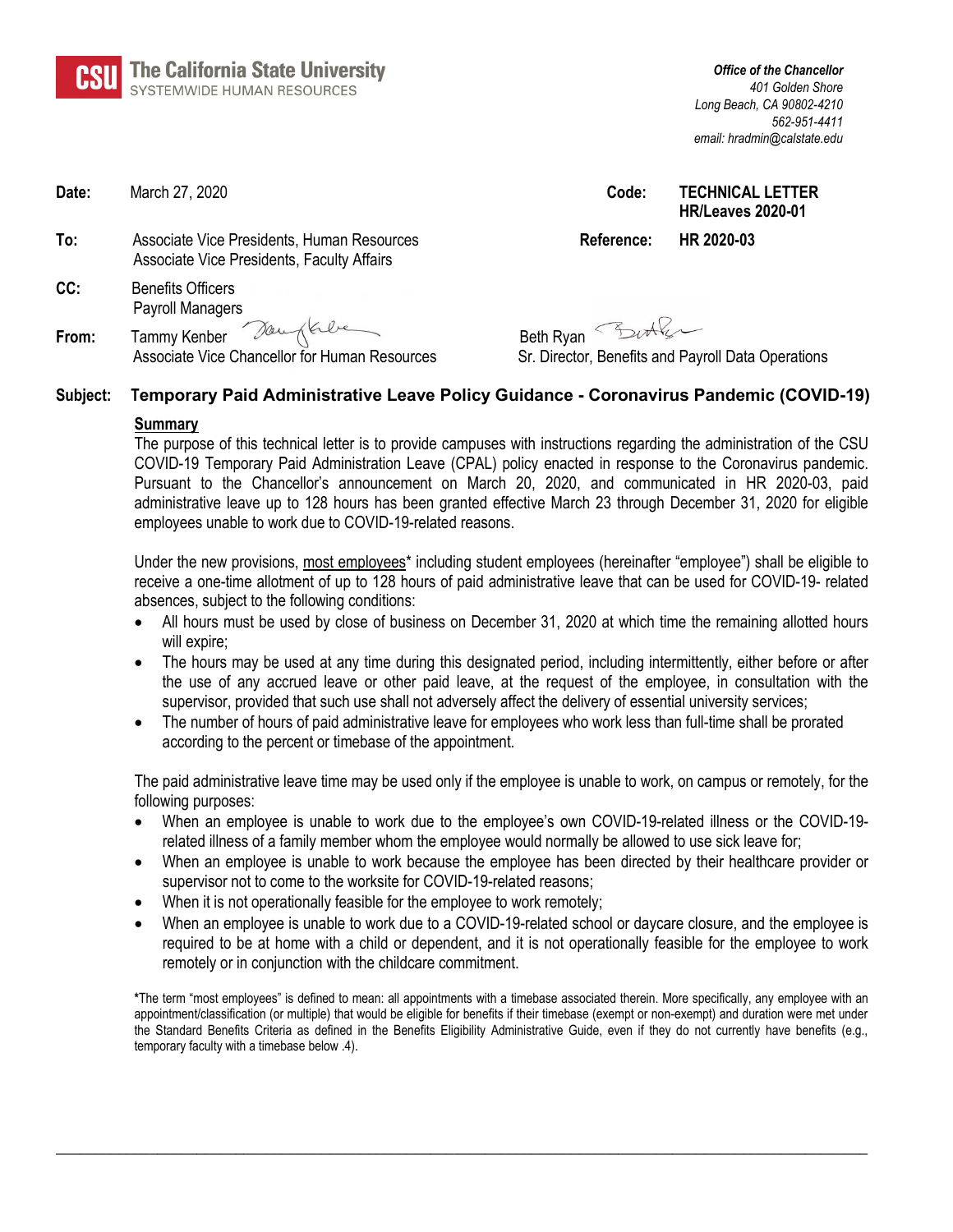# **Action Items**

This Technical Letter should be reviewed by staff personnel responsible for administering and/or explaining CSU leaves.

# **Affected Employee Groups/Units**

All employees eligible to participate in the Paid Administrative Leave Program.

# **Details**

The intent of the CPAL policy provisions is to keep whole individuals who have no accrued paid leave credits (vacation, sick leave, CTO, or personal holiday) available and may be impacted by COVID-19 as well as preserve the balances for employees with accrued paid leave credits by allowing the paid leave available under this policy to be used first should there be a need for qualifying and operationally necessary time away from work due to COVID-19. This paid leave allotment does not supersede paid leave provisions announced by the Chancellor on March 17, 2020 providing indefinite leave for employees who have underlying chronic medical conditions and/or who are 65 years or older and unable to work remotely. Also, CPAL does not supersede the provisions of the new COVID-19 emergency pay provisions announced in a memorandum by the Vice Chancellor of Human Resources on March 25, 2020, or HR 6201, the Families First Coronavirus Response Act (FFCRA), which is federal legislation that becomes effective April 1, 2020. Information regarding the coordination of all paid leave time available under this policy and the FFCRA will be issued as a supplement to this Technical Letter.

The following further expands and operationalizes the provisions of HR 2020-03.

# **Eligibility**

# Employees

Employees eligible for CPAL include the following:

- All employees with a timebase including exempt and non-exempt employees. This excludes hourly/intermittent (positive pay) employees, special consultants, retired annuitants, auxiliary/foundation employees, and temporary faculty employed solely to teach summer session, extension, and/or intersession, with no appointments during the regular terms (e.g. fall and spring semester; or fall, winter, and spring quarters) within the academic year;
- All academic student employees (Unit 11); and
- All non-represented student assistants.

The number of hours available for employees who work less than full-time shall be prorated according to their full-time equivalency, or the percent of the appointment (hours normally scheduled to work).

There is no waiting period to become eligible for this leave allotment, and new employees hired after the effective date are also eligible.

#### **Total Time Available (up to 128 hours)**

#### Full Time

Eligible employees are granted an allotment of up to 128 hours. This time may be used at any time from March 23, 2020 through December 31, 2020. The policy allows employees to use this time paid under CPAL before using other accrued leave balances or any other paid leave which might be available.

• Exempt Employees:

Exempt employees are to use paid leave in full day increments unless the leave is designated under the Family and Medical Leave Act (FMLA).

• Non-Exempt employees Under the Fair Labor Standards Act (FLSA), non-exempt employees may use time in less than full day increments.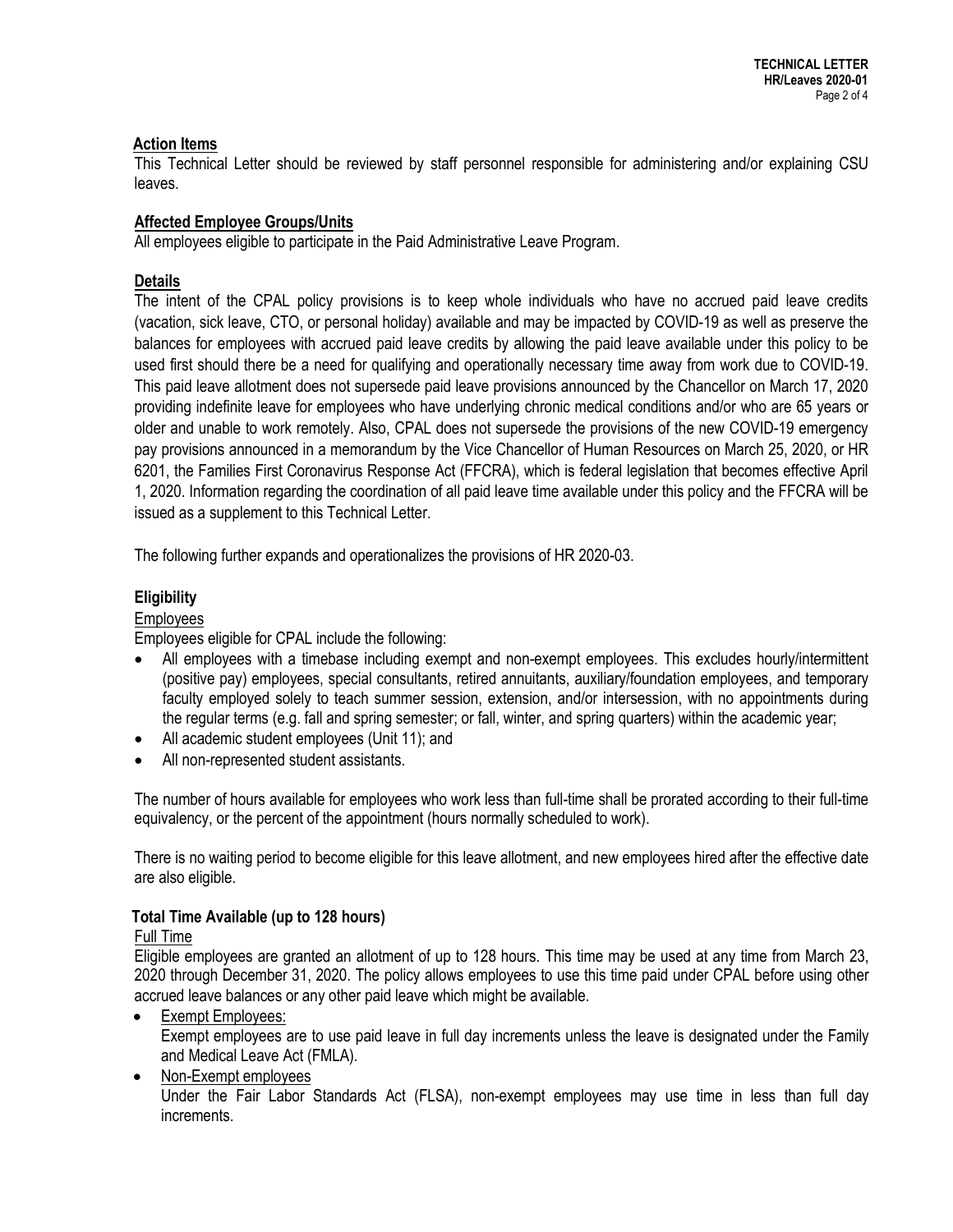# Less than Full Time

The number of hours (or days, if exempt) for employees who work less than full-time shall be prorated according to the percent or timebase of the appointment (hours normally scheduled to work). In the case of an employee whose schedule varies from week to week to such an extent that the campus is unable to determine with certainty the number of hours the employee would have worked if such employee had not taken leave, the campus shall use the following in place of such number:

If the normal hours scheduled are unknown, or if the part-time employee's schedule varies, campuses may use a sixmonth average to calculate the average daily hours. If this calculation cannot be made because the employee has not been employed for at least six months, use the number of hours that the employee is expected to work.

#### **Reason for Leave**

An employee is unable to work or work remotely due to:

• **Isolation**:

When an employee is unable to work due to the employee's own COVID-19-related illness or that of a family member for whom the employee would normally be able to use sick leave.

• **Quarantine:** 

When an employee is unable to work because the employee has been directed by a healthcare provider not to come to the worksite for COVID-19-related reasons. This includes when an employee is exhibiting signs of illness and has verified with their appropriate administrator that they not come to the worksite for COVID-related reasons. This further includes when an employee is exhibiting signs of illness and is aware of potential exposure and/or there has been a COVID-19 related diagnosis at the worksite. Under all these circumstances, it is appropriate for the employee to quarantine and utilize this leave if remote work is unavailable.

# • **Remote Work Unavailable**

When an employee meets the criteria above for isolation or quarantine and the appropriate administrator determines remote work is not operationally feasible.

#### • **Dependent/Child School Closure:**

When an employee is unable to work due to a COVID-19-related school or daycare closure and the employee is required to be at home with a child(ren) or dependent(s), and it is not operationally feasible for the employee to work remotely or in conjunction with the childcare commitment. The employee must discuss the limitations of working remotely with the appropriate administrator.

#### **Pay**

Employees on CPAL will be paid at their "regular rate of pay" as defined by FLSA. This includes pay the employee is receiving currently which could include base pay, shift differential, stipends, allowances, etc. Campuses should continue to pay wages as prior to the COVID-19 emergency declaration. CPAL shall not be used to extend temporary appointments, contracts, or to pay wages in a collective bargaining agreement (CBA) that have expired.

#### **Reasonable Notification and Documentation**

Employees requesting paid leave under CPAL must submit a Request for Paid Administrative Leave Form (Appendix A) to their appropriate administrator. The employee must self-certify on the form that the need for leave is valid.

#### **Leave Allowed under other Paid or Unpaid Leave Programs**

#### Accrued Leave Credits

Employees may be eligible to use accrued leave credits (vacation, sick leave, CTO, or personal holiday) to supplement leave provided under CPAL. Those employees not eligible for CPAL may use their accrued leave credits.

# Non-Industrial Insurance (NDI) and other CSU Disability Leave Programs including Workers' Compensation/Industrial Disability Leave (IDL)

Employees may be eligible to apply for these leaves if they meet the current eligibility requirements and approvals specific to each leave program.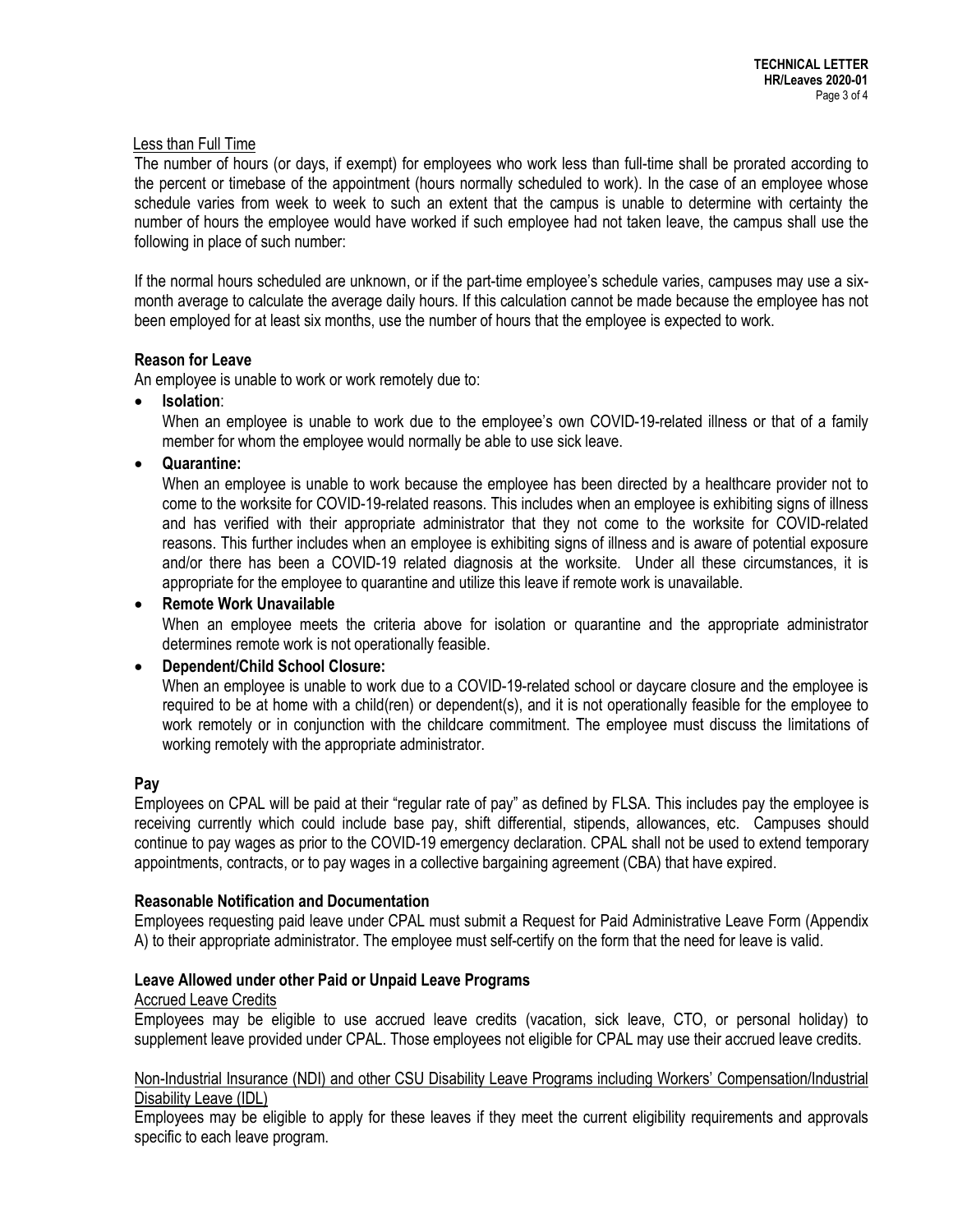# Catastrophic Leave Program – Illness or Injury

Employees may be eligible for the CSU Catastrophic Leave Program for illness or injury if they meet the eligibility requirements as described under CSU policy or their CBA.

# **Family Medical Leave**

The CSU Family Medical Leave policy will apply to employees meeting the definition of a serious medical condition for themselves or immediate family members. If an exempt employee is covered under California State University Family Medical Leave (CSU FML), leave may be tracked by hours rather than in full day increments.

# **Definitions**

Employee

- All employees with a timebase including exempt and non-exempt employees. This excludes hourly/intermittent (positive pay) employees, special consultants, retired annuitants, auxiliary/foundation employees, and temporary faculty employed solely to teach summer session, extension, and/or intersession, with no appointments during the regular terms (e.g. fall and spring semester; or fall, winter, and spring quarters) within the academic year; and
- All academic students (Unit 11); and
- All non-represented student assistants.

# Family Member

An individual an employee would normally be able to use sick leave for, as described in CSU policy or CBA.

Child As described in CSU policy and CBA.

Dependent As described in CSU policy and CBA.

#### **Common Management Systems (CMS) Processing Instructions**

The new leave types will be processed and tracked in PeopleSoft/Time and Labor utilizing new Earnings IDs:

- CPAL COVID PAL 128 Hrs MX (Effective 3/23)
- CSIC COVID FFCRA Sck (effective 4/1)
- CFML COVID FFCRA FML (Effective 4/1)

These IDs will only exist in PeopleSoft and will be mapped to regular earnings IDs for the purpose of PIP payments to the State Controller's Office. Reports will be developed to track usage. This process is being developed with the intent of having these codes available before next payroll cutoff (4/22). More information will be forthcoming regarding payroll processing.

Questions regarding this Technical Letter may be directed to the CO Human Resources Management Team at [hradmin@calstate.edu](mailto:hradmin@calstate.edu) or (562) 951-4411. For your convenience, this memorandum is also available on the CSYou website at: [https://csyou.calstate.edu/Policies/HRPolicies/Forms/Default.aspx.](https://csyou.calstate.edu/Policies/HRPolicies/Forms/Default.aspx)

**Attachment** 

TK/br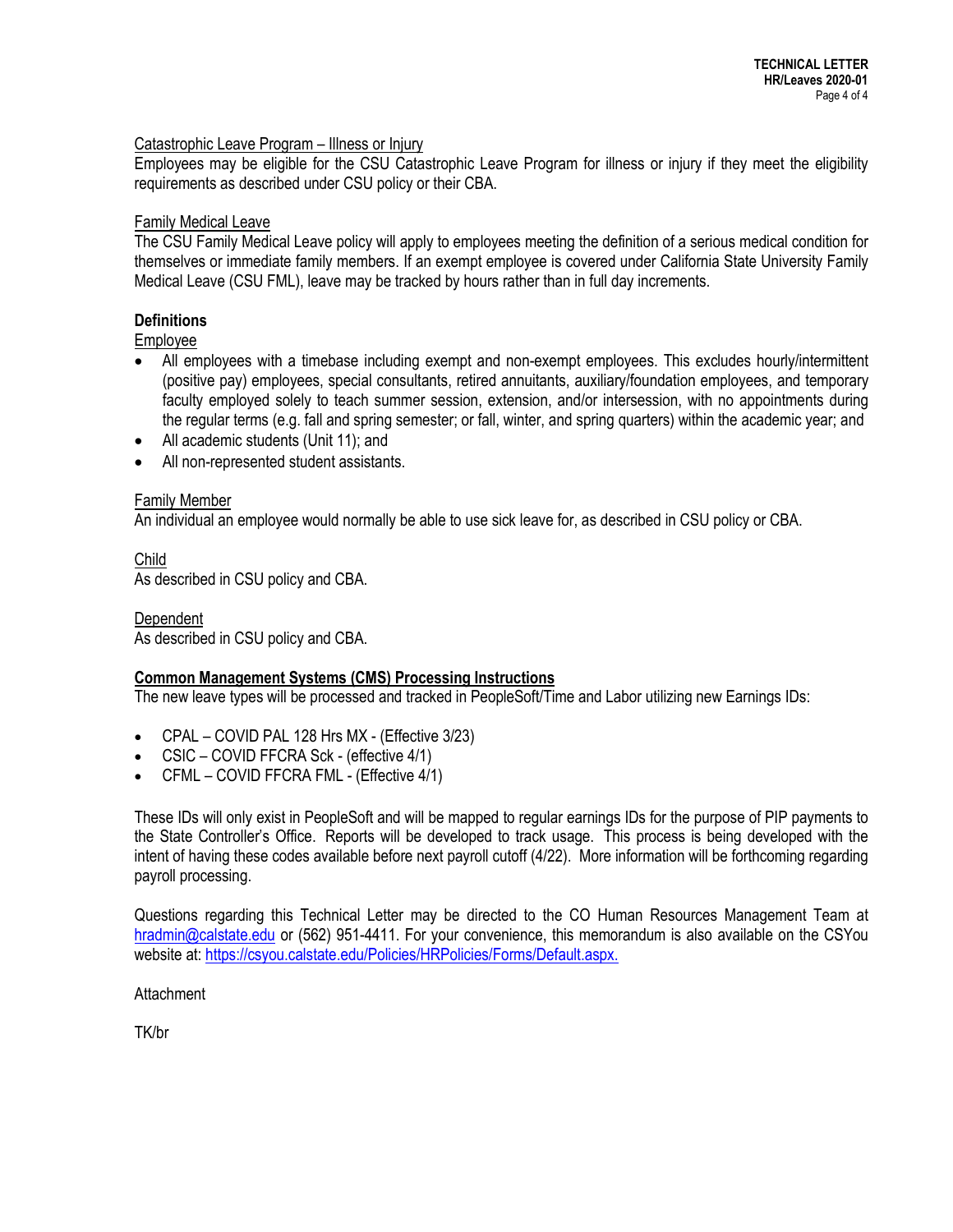# **REQUEST FOR TEMPORARY PAID ADMINISTRATIVE LEAVE (CPAL)**

Coronavirus Pandemic (COVID-19)

| <b>Employee Name:</b>   | Employee ID:                                 |                          |  |  |  |
|-------------------------|----------------------------------------------|--------------------------|--|--|--|
| <b>Job Title:</b>       |                                              |                          |  |  |  |
| <b>Classification:</b>  | Full-Time: $\Box$ Part-Time: $\Box$          | Non-Exempt:  <br>Exempt: |  |  |  |
| <b>Supervisor Name:</b> | <b>Supervisor email/Ext.</b>                 |                          |  |  |  |
| Date Requested:         | Date of Requested Extension (if applicable): |                          |  |  |  |

In accordance with HR Letter 2020-03, most employees (exempt and non-exempt) including student employees are eligible to receive a one-time allotment of up to 16 days (128 hours) of paid administrative leave from March 23, 2020, through December 31, 2020, that can only be used due to COVID-19 related absences, subject to the following conditions:

- All hours must be used by close of business on December 31, 2020 at which time any remaining allotted hours will expire.
- The hours may be used at any time during this designated period including intermittently, in consultation with the appropriate administrator, provided that such use shall not adversely affect the delivery of essential university services.
- The number of hours of paid administrative leave for employees who work less than full-time shall be prorated according to the employee's percent or timebase of their appointment.

#### **PERMISSIBLE USE OF LEAVE**

| Select at<br>least One (1) | Qualifying Reasons to Use Coronavirus Pandemic (COVID-19) Temporary Paid Administrative Leave                                                                                                                                                          |
|----------------------------|--------------------------------------------------------------------------------------------------------------------------------------------------------------------------------------------------------------------------------------------------------|
|                            | am unable to work due to my own COVID-19-related illness.                                                                                                                                                                                              |
|                            | I am unable to work or work remotely due to my family member's COVID-19 related illness. (For purposes of this                                                                                                                                         |
|                            | paid leave, family member includes those I would normally be able to use sick leave for.)                                                                                                                                                              |
|                            | am unable to work because I have been directed by my healthcare provider not to come to the worksite for<br>COVID-19-related reasons.                                                                                                                  |
|                            | I am unable to work because I have been directed by my appropriate administrator not to come to the worksite<br>and it is not operationally feasible for me to work remotely.                                                                          |
|                            | I am unable to work due to a COVID-19-related school or daycare closure and I am required to be at home with a<br>child or dependent, and it is not operationally feasible for me to work remotely or in conjunction with the childcare<br>commitment. |

#### **Request for Dates of Coronavirus Pandemic (COVID-19) Temporary Paid Administrative Leave**

| Month | Dates Requested (Additional detail may be attached to | <b>Total Number</b> | <b>Total Number of</b>  | <b>Total Number of</b> |
|-------|-------------------------------------------------------|---------------------|-------------------------|------------------------|
|       | this form Exempt employees must use time in full day  | of Hours            | <b>Hours Used Prior</b> | <b>Hours Remaining</b> |
|       | increments if not covered under FML.)                 | Requested           | to this Request         | in Allotment           |
|       |                                                       |                     |                         |                        |
|       |                                                       |                     |                         |                        |
|       | <b>Total Hours</b>                                    |                     |                         |                        |

#### **SIGNED AND AGREED BY:**

*To the best of my knowledge and belief, I certify that the facts stated are accurate and in full compliance with CPAL policy requirements. I understand I may be asked to substantiate the reason for the leave in accordance with current Bargaining Unit Contracts and/or CSU Policies.* 

| Employee Name:                                                               | Date:      |       |
|------------------------------------------------------------------------------|------------|-------|
| I approve the use of temporary paid administrative leave as indicated above. |            |       |
| Appropriate Administrator Name:                                              | Signature: | Date: |
| HR/Academic Personnel Designee Name:                                         | Signature: | Date: |